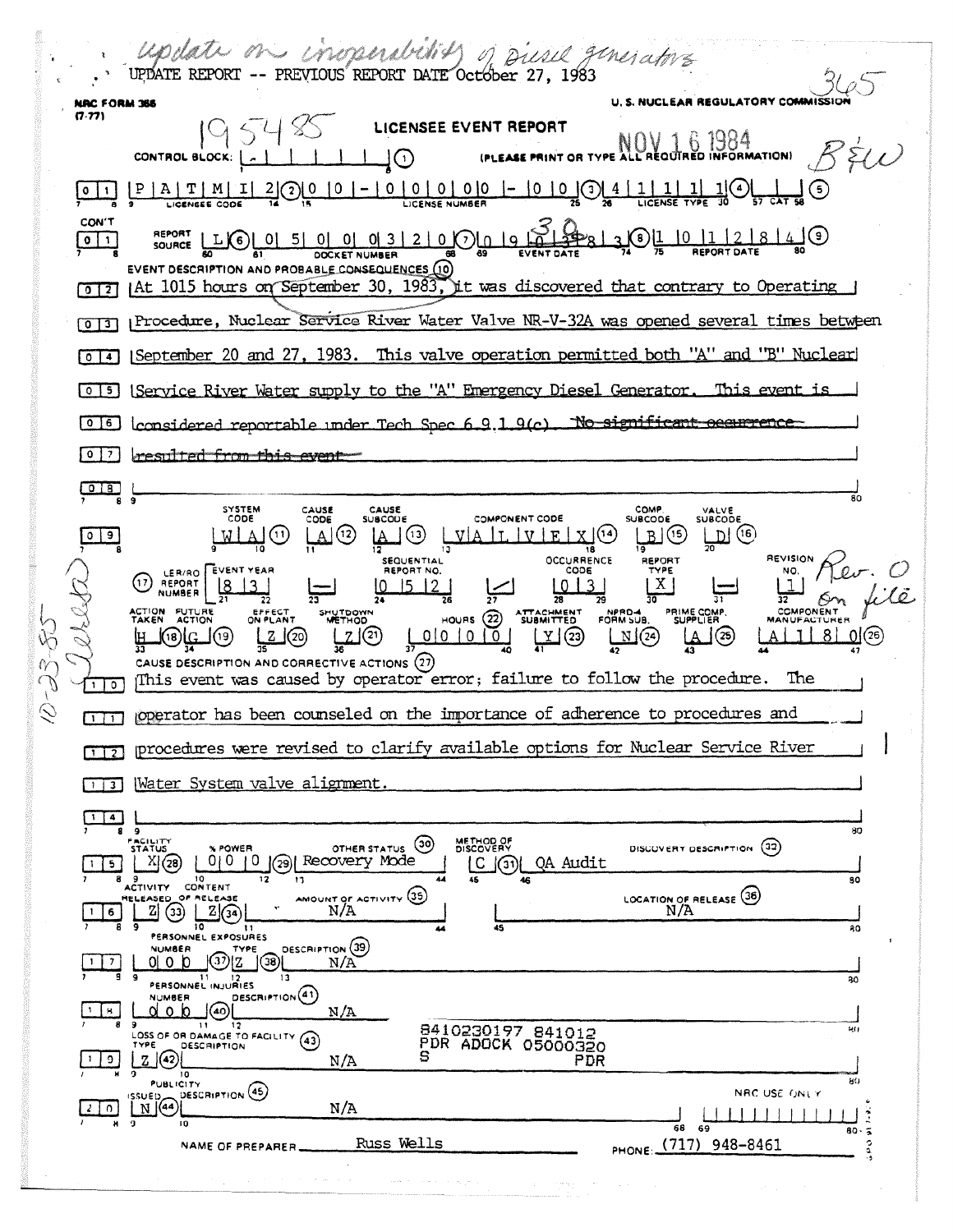Attachment 2 4410-84-L-0045

## LER 83-052/03X-1 EVENT DATE - September 30,1983

## I. EXPLANATION OF THE OCCURRENCE

At 1015 hours on September 30, 1983, it was discovered that, contrary to Operating Procedure 2104-3.1, Nuclear Services River Water Valve NR-V-32A was opened several times between September 20 and 27, 1983. During this time period, the "B" Emergency Diesel Generator (DF-X-1B) was out-of-service for annual maintenance, the "A" Emergency Diesel Generator (DF-X-1A) was being intermittently started to demonstrate operability in accordance with Technical Specification 3.8.1.1, and the "A" train Nuclear Services River Water System (NSRW) strainer was experiencing operating difficulties due to a broken shear pin. In order to minimize the possibility of "A" train strainer clogging, operating personnel opened the normally closed NSRW Valve, NR-V-32A, which wllowed the "B" train NSRW System to supply cooling water to the "A" Emergency Diesel Generator. This cross-tie of the NSRW System is not permitted in Operating Procedure 2104-3.1.

This event is considered reportable under Section 6.9.1.9(c) of the Technical Specifications. No significant occurrence resulted from this event.

### II. CAUSE OF THE OCCURRENCE

This event was caused by personnel error. The Shift Foreman failed to refer to the Nuclear Service River Water System Operating Procedure prior to initiation of the valving evolution.

#### III. CIRCUMSTANCES SURROUNDING THE OCCURRENCE

At the time of the occurrence, the Unit 2 facility was in a long-term cold shutdown state. The reactor decay heat was being removed via loss to ambient. Throughout the event there was no effect on the Reactor Coolant System or the core.

## IV. CORRECTIVE ACTIONS TAKEN OR TO BE TAKEN

The Shift Foreman has been counseled on the importance of consulting procedures prior to initiating actions.

The shear pin on the Nuclear Services River Water "A" train strainer has been replaced.

Operating Procedure 2104-3.1 was revised on December 13, 1983, and Surveillance Procedure 4301-M3 was revised on December 21, 1983 in order to clarify operator options for header cross-tie valve positioning.

V. COMPONENT FAILURE DATA

N/A

Document ID 0017A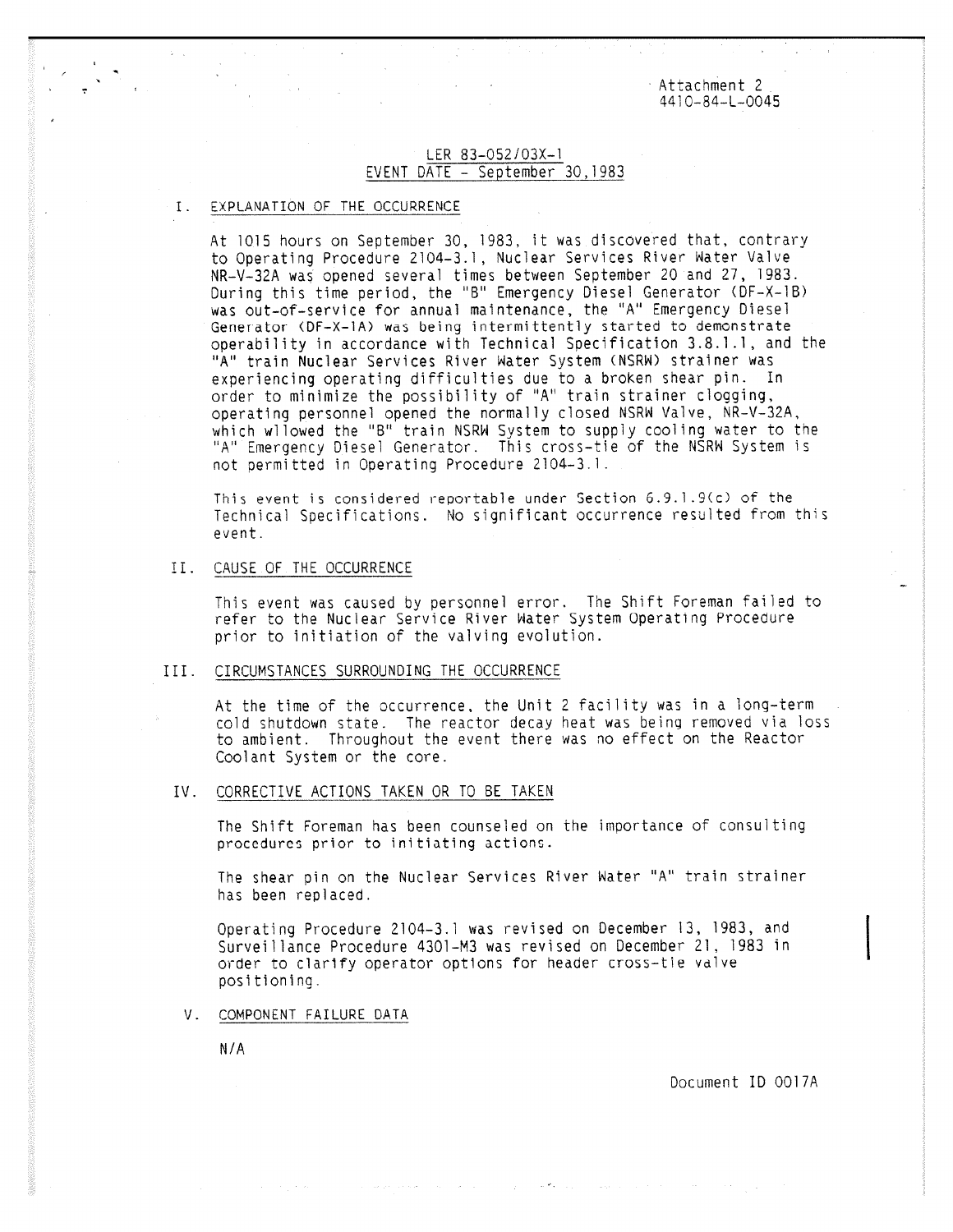**GolU Nuclear**

**GPU Nuclear Corporation**

Post Office Box<sub>480</sub> Route 441 South Middletown, Pennsylvania 17057-0191 717 944-7621 • TELEX 84-2386 Writer's Direct Dial Number:

(717) 948-8461

4410-84-L-0045 Document ID 0017A

October 12, 1984

US Nuclear Regulatory Commission Document Control Desk Washington, DC 20555

Dear Sir:

Three Mile Island Nuclear Station, Unit 2 (TMI-2) Operating License No. DPR-73 Docket No. 50-320 Updated Licensee Event Reports

The Licensee Event Reports listed in Attachment I have been updated and are enclosed as Attachment 2 to this letter.

If you have any questions concerning this information, please contact Mr. J. J. Byrne of my staff.

Sincerely,

. R. Standerfer / Vice President/Director, TMI-2

FRS/RDW/jep

Attachments

cc: Regional Administrator - Office of I & E, Dr. T. E. Murley Program Director - TMI Program Office, Dr. B. J. Snyder Deputy Program Director - TMI Program Office, Mr. L. H. Barrett

8410230034 841012 PDR ADOCK 05000320 PDR

GPI) Nuclear Cnrpnratinn is a subsidiary of the General Public Utilities Corporation